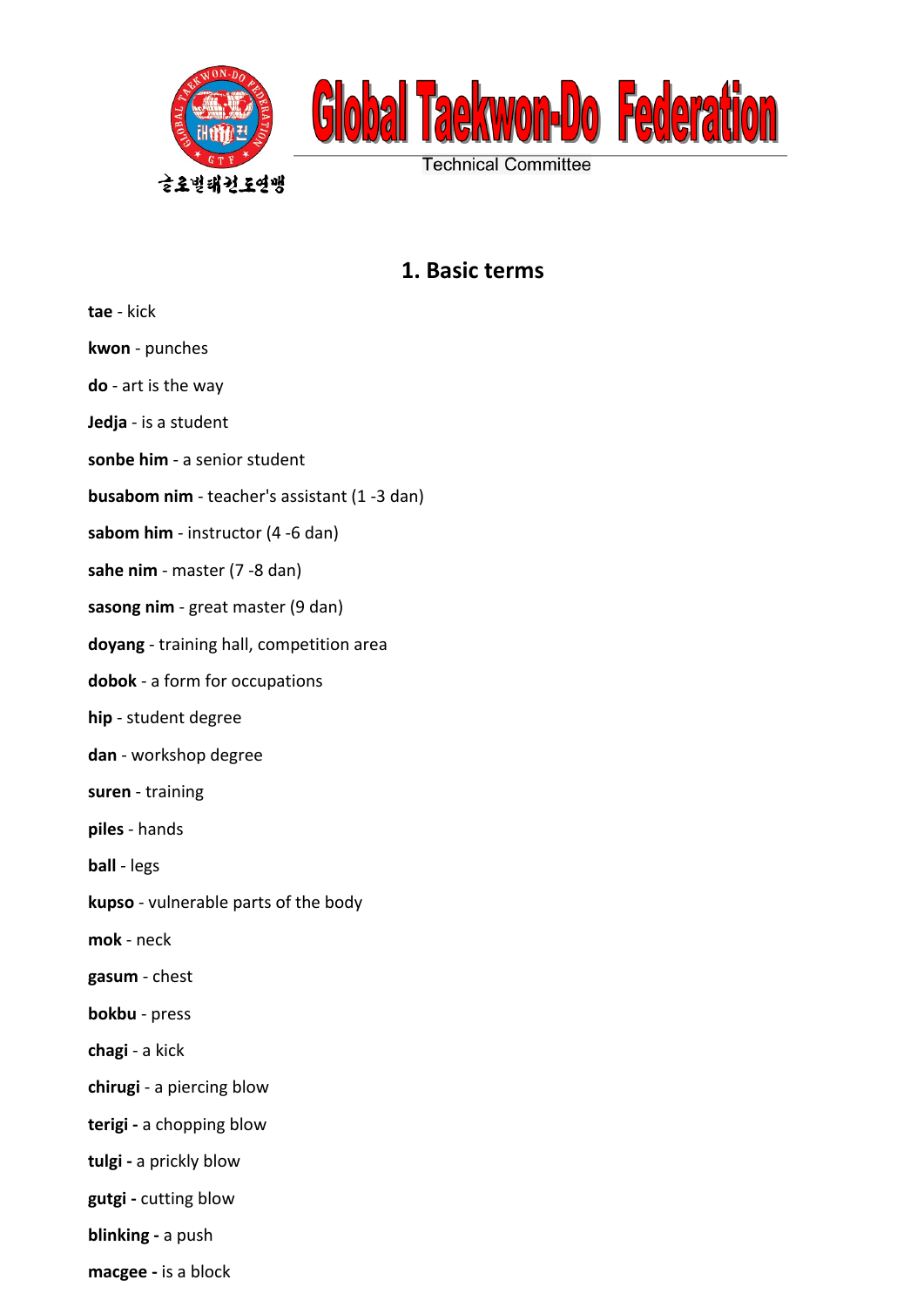**sogi** - stable **japgi** - is a hobby **orundzhok, wenjok** - right, left (turn - uro tora) **ap, yup, dvit** - forward, sideways, backward **anuro, bakuro** - inside, outside **nere, olle** - down, up **andje, iroso**t - sit down, get up **sason** - obliquely, diagonally **baro** - direct (of the same name) **gang** - reverse (different names) **onmom** - frontal position of the body **nadjunde, kaunde, nopunde** - lower, middle, upper body **tora** - turn **share** - in a circle **dollyo** - with a reversal **kyocha** - through **sang** - double **sudzhik** - vertically **supyong** - horizontally **heche** - sliding **twimyo** - a jump **mikulme** - sliding **daribuligi** - stretching exercises (twine) **yulton** - "wave" (the principle of movement in taekwondo) **chem** - power **masogi** - sparring **hyung** - technical complexes **kekpa** - breaking **sentence** - measuring the force of impact (synonymous with kekpa) **t ki** - special. machinery **hosin sul** - self-defense **dalon** - strengthening the body (stuffing) **kihap** - "use of energy" - a cry that accompanies the moveme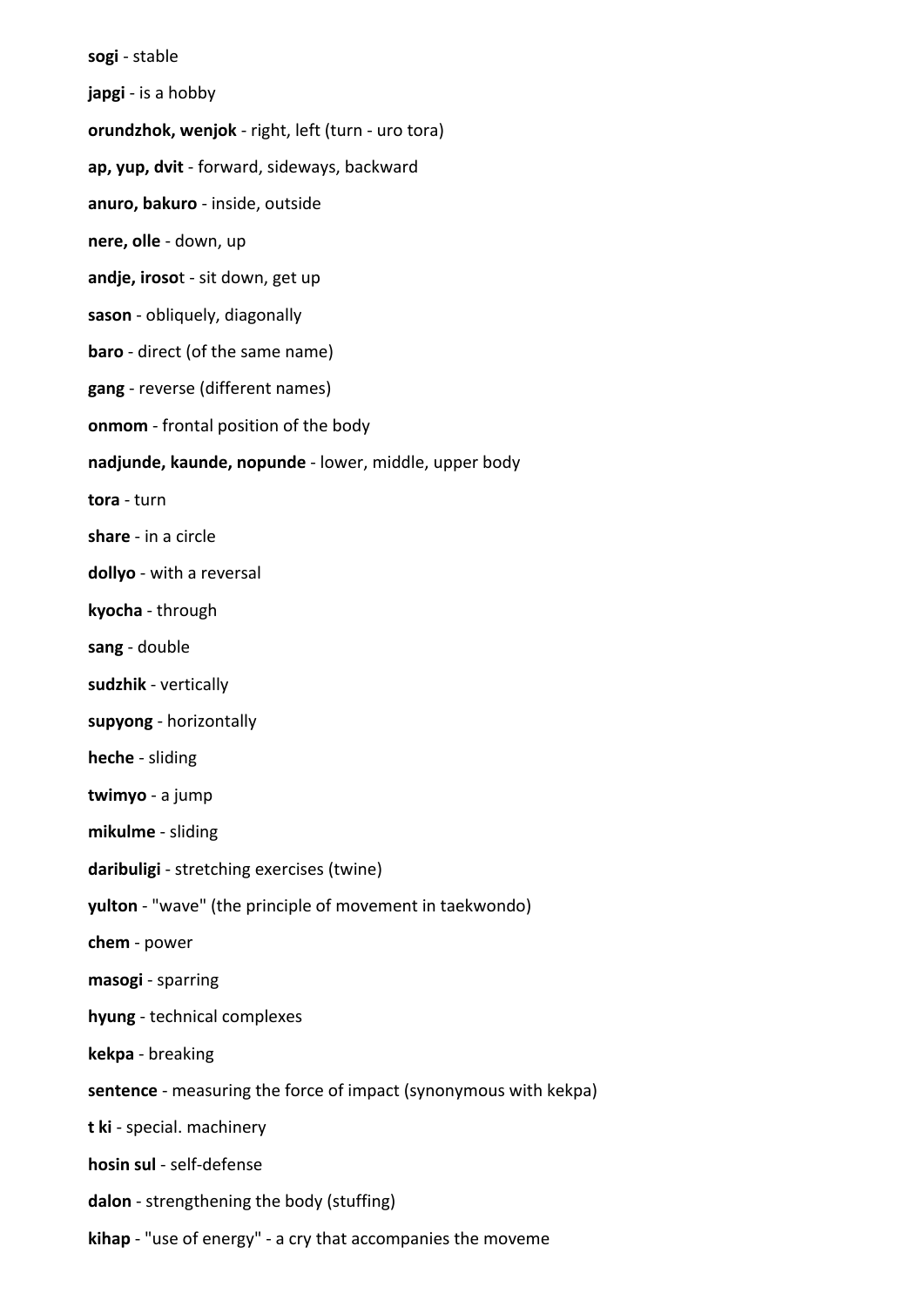**kyong gi** - competition **jeep jung** - concentration **chongxing** - the spiritual component of personality, morality **chongxing tongil** - "unity of spirit" (meditative taekwondo exercise) **ti** - the belt **synce dalon** - physical training **il hop dil sa** - one blow on the spot **sibum** - demonstration performances **simsa** - certification **keng gi ke jong** - competition rules **mara yes** - I understood you

**chyio** - remarks are made to the referee of the athlete who broke the rules during the fight, three remarks are removed one point

**kamchun** - warning, issued by the referee of the athlete, grossly violated the rules during the match, with a warning immediately removed one point, three warnings automatically indicate the disqualification of the athlete

**silkyuk** - disqualification

#### **2. Teams**

**mye** - to be built **charot** - attention (accept the rack of "attention") **kune** - bow **sie** - freely **junbi** - to prepare **si chuck** - to perform **humane** - to finish **baro** - straight (return to starting position **dashy** - repeat **kesok** - to continue **gede** - to change **bandero** - back, in the other direction **uro, charo, diro dora** - turn right, left, circle **apro (diro) ka** - forward, backward - march **andje** - to sit down **iro sot** - to get up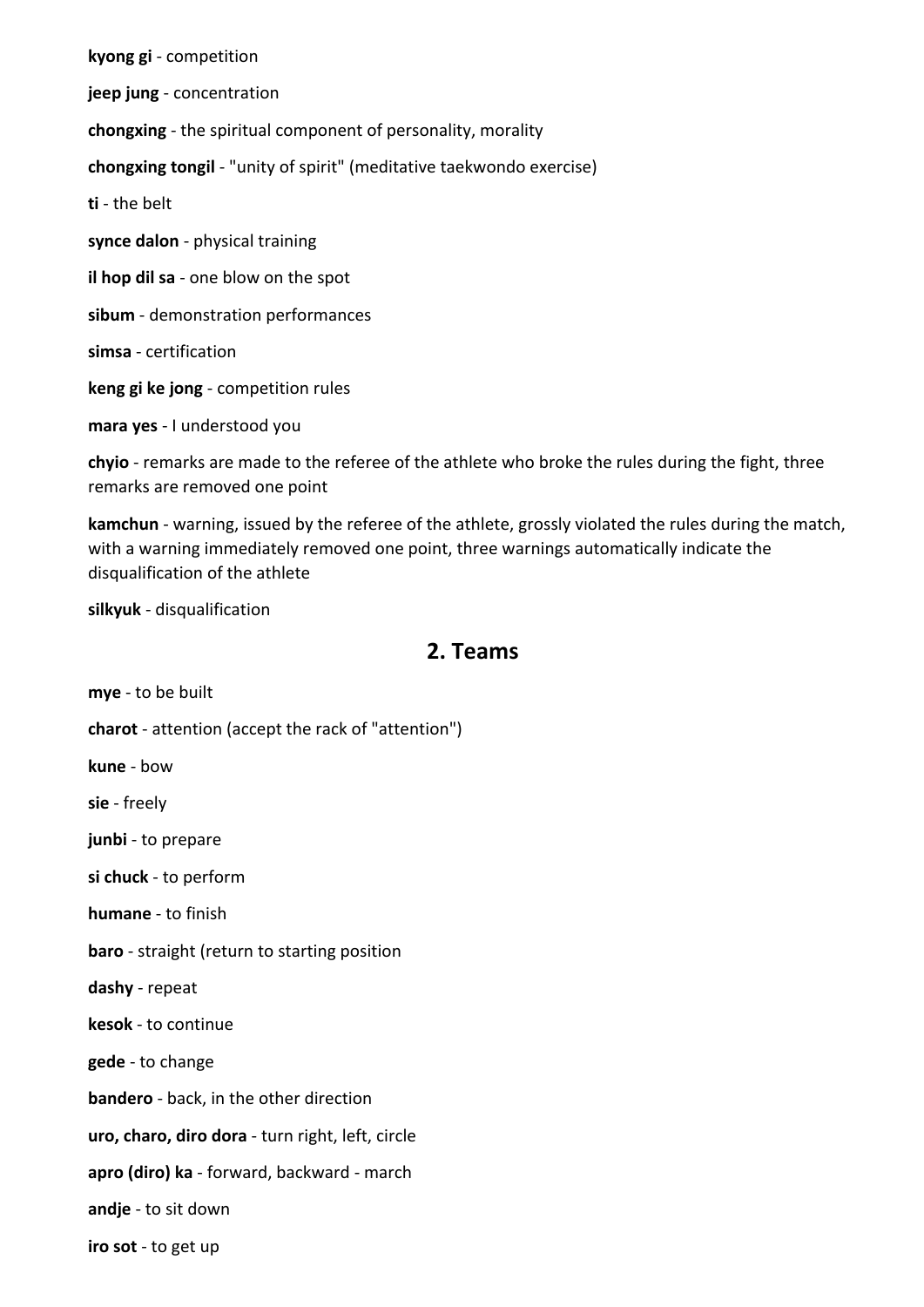**dobok chungdan** - to correct the form **chonchoni** - perform slowly **chemice** - perform powerfully, quickly **guro op s**i - without a team (exercise is performed without a score) **guro macha co** - with the team (exercise is performed on the score) **tirgagi** - back **nagagi** - forward **gudjari** - in place **khana, tul, set, no, tasot, esot, ilgop, edol, ahop, el** - score from 1 to 10

#### **3. Impact parts of the body**

**jumok** - is a fist **ap, yup, dung, mit - jumok** - front, side, back, bottom of the fist **sonkal** - the edge of the palm on the side of the little finger **sonkal dung** - the edge of the palm of the thumb **sonkal batang** - the base of the ribs of the palm **sonkut** - fingertips **sonbadak** - palm **son dung** - the back of the hand **bandalson** - arm arch (arc) **palmok** - forearm **an, bakkat, dung, mit - palmok** - inner, outer, back, lower forearm **palkup** - elbow **upkupchi** - foot pad **balkal** - the outer edge of the foot (foot rib) **balkal dung** - the inner edge of the foot **baldung** - the rise of the foot **balbadak** - sole **dvitchuk** - the back of the heel **dvitkupchi** - the lower part of the heel **murup** - knee **khan songarak** - one finger (index finger) **du songarak** - two fingers (index and middle **songarak badk** - finger pads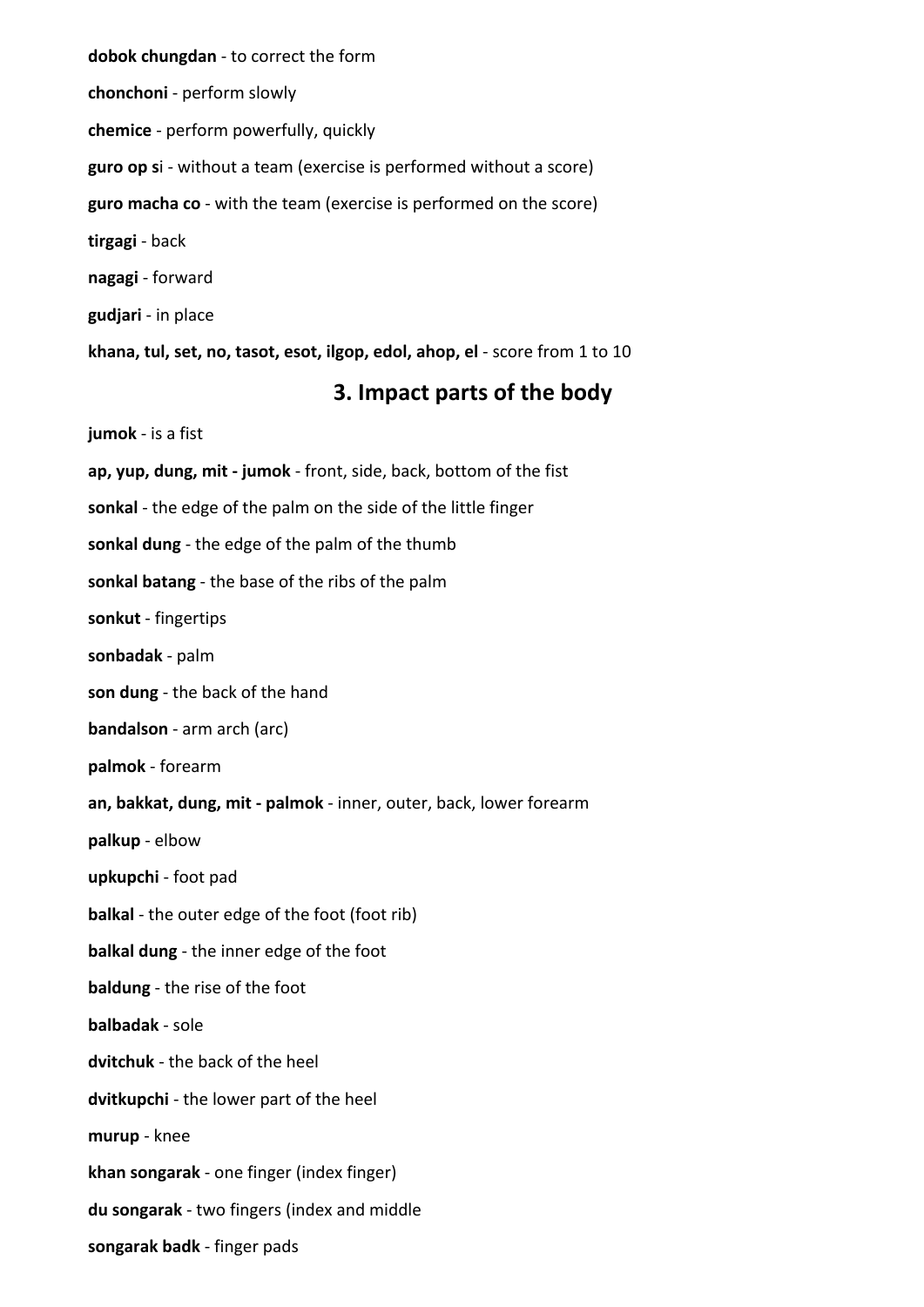**jeepge son** - tongs **indji jumok** - a blow to the phalanx of the index finger **jungji jumok** - a blow to the phalanx of the middle finger **son mok** - bending of the brush (an-, bakat-, dung-, mit-) **omdji** - thumb **omdji batang** - the basics of the thumb **jiap** - pressing fingers **peony jumok** - the base of the palm

### **4. Racks (sogi)**

**narani sogi** - parallel rack

**charot sogi** - a stand of attention

**annun sogi - sitting stand (rider)**

**hunnun sogi** - is a walking stance

**nundja sogi** - is a stable L-shaped

**gojong sogi** - deep stand

**guburo sogi** - stand on a bent leg (options: A, B)

**vebal sogi** - stand on a straight leg

**dvit ball sogi** - stand on the hind leg

**moa sogi** - stand legs together (options: A, B, C, D)

**kyocha** - cross legs

**nache sogi** - long rack

**sudzik sogi** - vertical rack

**ogure sogi** - grouped rack (diagonal rack option - sason sogi) - knees bent inward

**sason sogi** - diagonal rack

**kune jase** - bowing position

**paldja sogi** - open rack (options: en Palja Soga and Bakat Palja Soga)

**moosa junbi sogi** - Warrior Readiness Stand (Variants: "A" and "B")

**junbi sogi** - steady readiness

**hanal son** - hands of the sky (this is not a stand, but the position of the hands)

#### **5. Hit with your hands**

**ro chirugi** - the blow of the same name

**bandu chirugi** - a return (various) blow with the hand

**dvitt jibo chirugi** - inverted blow (back of fist down)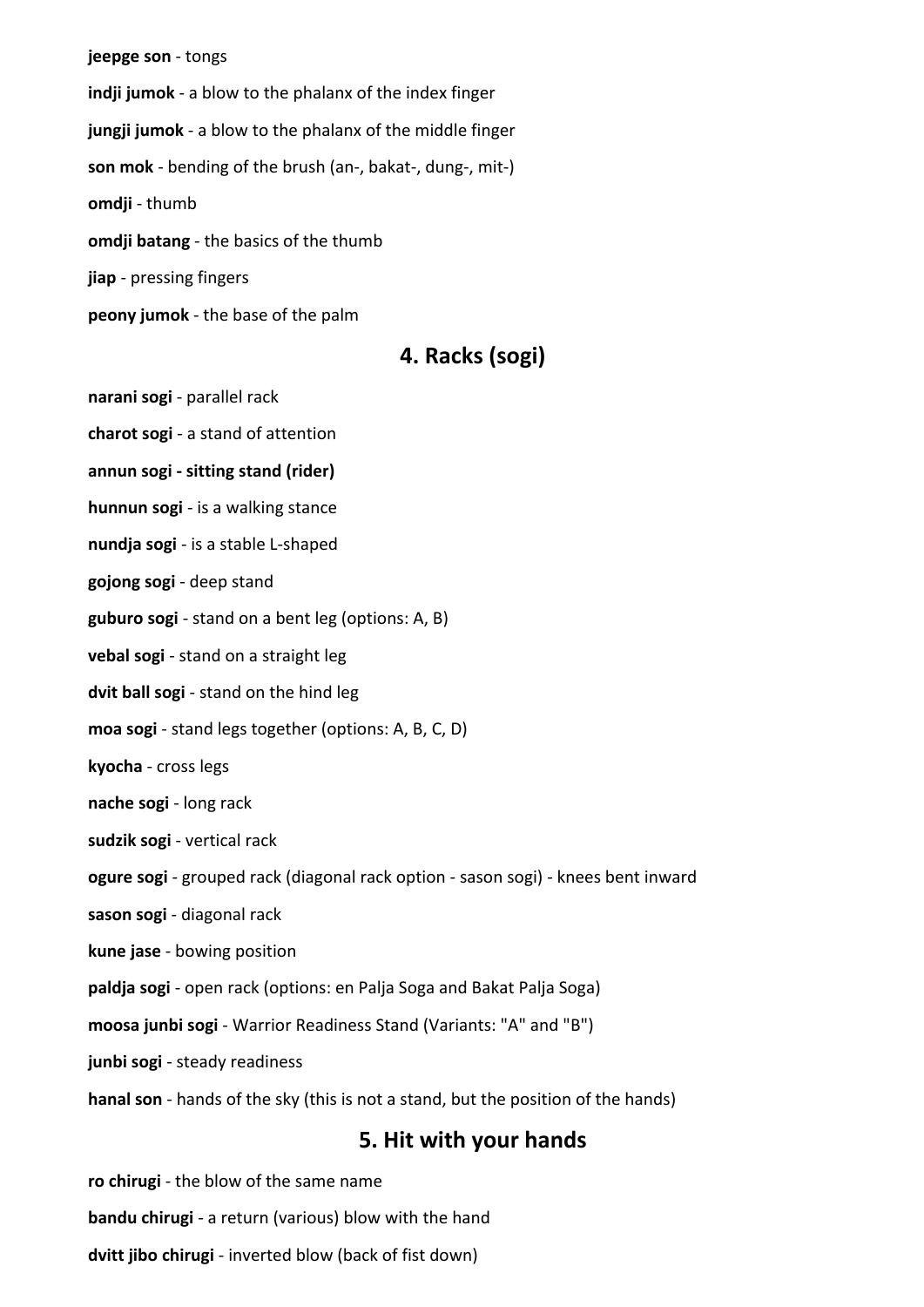**sevo chirugi** - vertical hand strike **gokdja chirugi** - "G" figurative hand strike **dollyo chirugi** - a circular blow **bandal chirugi** - arcuate blow **sun sonkut tulgi** - strike with your fingertips, palm upright **opun sonkut tulgi** - strike with fingertips, palm down **homi sonkut tulgi** - corner kick with your fingertips **dvitt jibo sonkut tulgi** - strike with fingertips, palm up **ollyo chirugi** - punch up **ap palkup terigi** - elbow blow forward **vi palkup teriga** - elbow blow from the bottom up nopunde palkup terigi - elbow blow from the side up **vi** - move palkup teriga - a blow with one elbow from the bottom up another back **palkup tulgi** - a prickly blow to the elbow. **neryo** - blow from top to bottom (options: cherugs, tulgi, terigi) **ibo jumok chirugi** - a pair of punches **ibo jung kong gok** - double blow (attack) **sambo jung kong gok** - triple strike (attack) **yonsok kong gok** - consecutive strike (attack) **hon ap kong gok** - combined strike (attack) **terigi bandal** - arcuate blow (options: dream / hand bandal, arch, jeep dream / hand ticks) goodgi - cutting blow, cut (options: anuro, bakuro) **hecho terigi** - wedging blow (options: sonkal, son dung, dung jumok) **6. Kicks ap, yup, dvitt cha olligi** - foot forward, sideways, backward (used for warm-up, flexibility or blocking)

murup chagi - a blow to the knee (options: ap, olle, dolyo, bituro)

**ap chagi busigi** - a whip kick forward

**dvit chagi busigi** - a whip kick

**yup chagi chirugi** - kick to the side (side piercing blow)

**dvit chagi chirugi** - kick back

**dvitt chagi miligi** - pushing back

**dollyo chagi** - a circular blow

**bande dollyo chagi** - a reverse circular strike

**horro chagi -** a blow with an overflow of a shin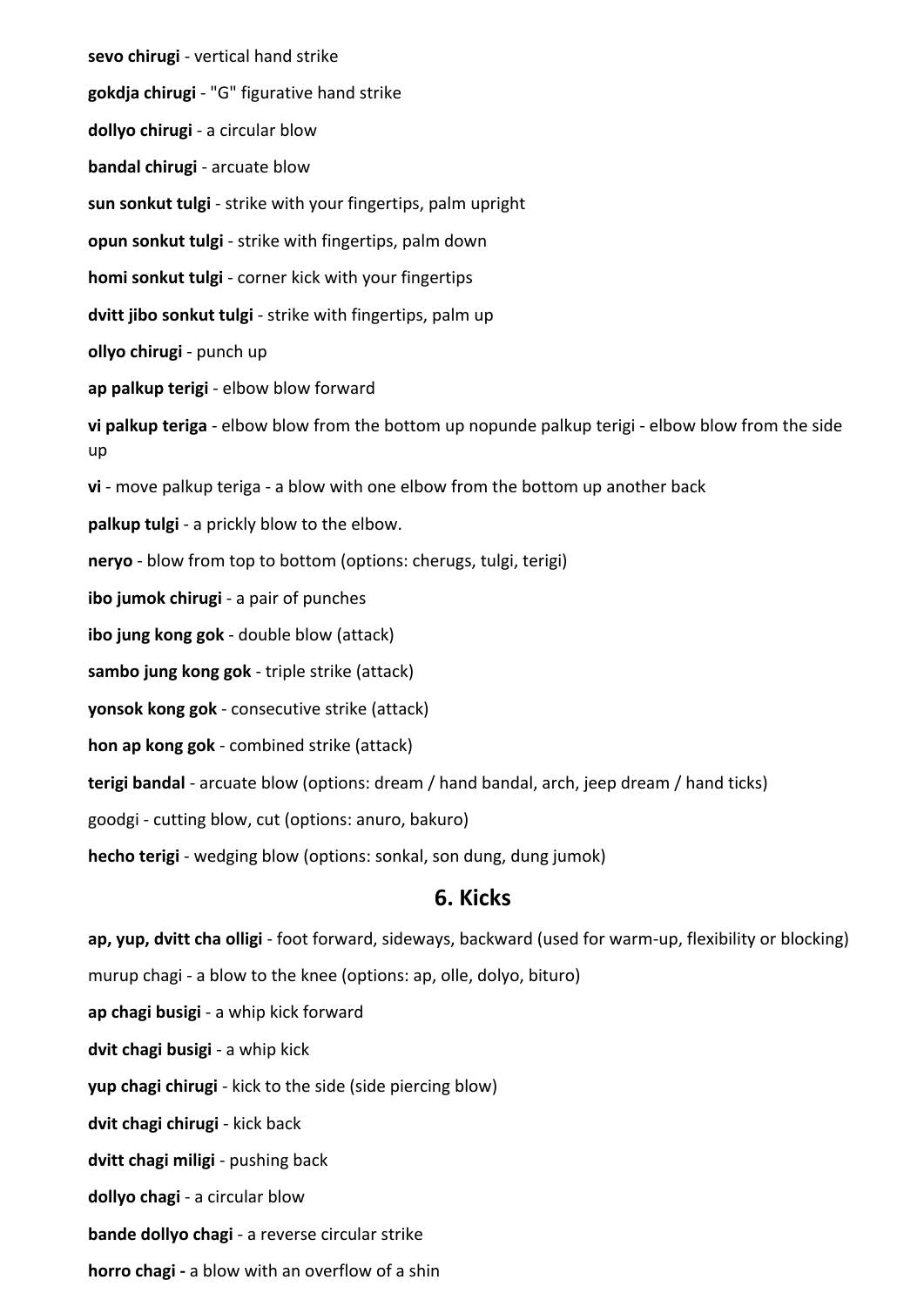**neryo chagi (anuro-, bakuro-)** - blow from top to bottom (inwards, outwards) **sevo chagi** - vertical blow **bituro chagi** - twisting blow **ilbo chagi** - a blow with a step **i chagi** - a blow with a step **twimmyo chagi** - a blow in the jump **ibo jung chagi** - two kicks **sambo jung chagi** - three kicks **honap chagi** - a combined kick **yonsok chagi** - successive kicks **tolme chagi (toro chagi)** - a blow with a reversal **cha mommchig**i - controlling kick (options: ap cha momchigi, yup cha momchigi) **bandal chagi** - is an arcuate blow **bada chagi** - a counterattack kick **tvimmyo nomo ap chagi** - kick in the long jump **twimmyo nopi ap chagi** - kick in the jump up **twimmyo sambo bang chagi** - kicks in a jump in three directions **twimmyo sambo jung chagi** - three kicks in a jump, (options: sudzhik / vertical, supyong / horizontal) **twimmyo ibo jung chagi** - two kicks in a jump (options: sudjik / vertical, supiong / horizontal) **twimmyo sangbang chag**i - double kick in the jump in two directions (options: twimyo up move chagi anteroposterior kick in the jump, time jup bituro chagi / jump in the jump one foot hits the other side performs a twist kick)

**tvimmyo san bal chagi** - double hit in the jump (options: ap, yup, dolle, nopi)

**twimmyo sang bal ap cha mosigi** - double controlling blow in the jump

**tvimmyo kavi chagi** - is a scissor like blow in a jump

**twimmyo rosonsik chagi** - a spiral blow in a jump

**bal dulgi** - blowing the leg (to protect against a blow to the leg)

**bal golgi** - cutting

**bujapgo chagi** - a kick with the simultaneous capture of the hands of another opponent

**golcho chagi** - block foot imposing

**joma chagi** - flip (options: ap kumchi, dvit chuk)

**dorro chagi** - a swinging blow (used to protect the groin, shin and ankle or to attack the enemy's ankle)

**gokeng i chagi** - peak-like blow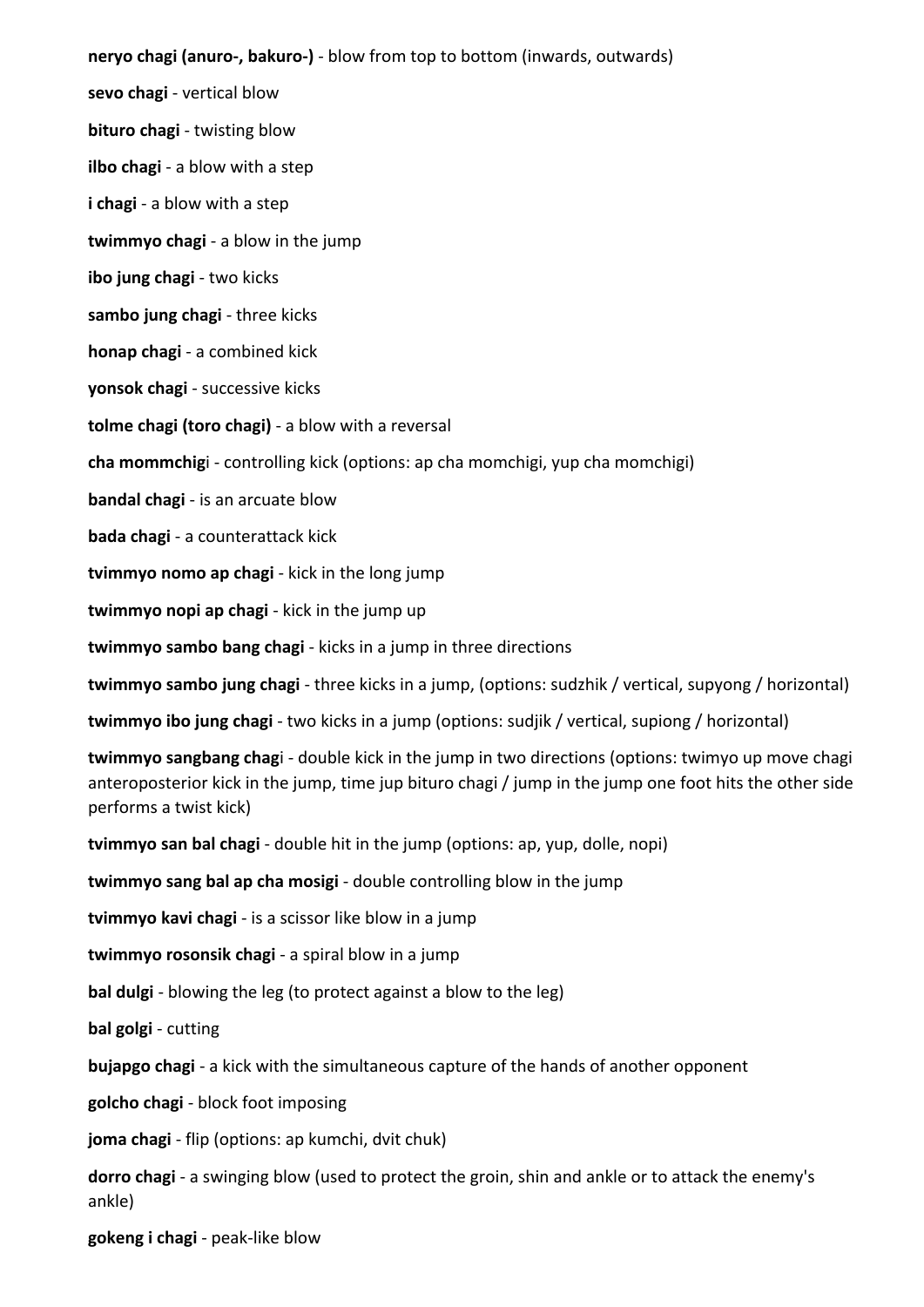**nulo chagi** - a pressing blow (variants: anuro, bakuro)

**bansa chaga** - repulsive blow (performed after repulsion from the wall of another opponent, etc.)

**cha bapg**i - is a blunt blow

**jigo chagi** - direct hit (options: ap, dvit)

**siro chagi** - sweeping blow (options: Balkal Dung, Dvitchuk)

#### **7. Protection techniques**

**hecho makgi** - is a wedging block

**nadjunde makgi** - protection of the lower part of the body

**kaunde makgi** - protection of the middle part of the body

**nopunde makgi** - protection of the upper body

**ap makgi** - straight block (block from the attack in the center of the body in front, the position of the body front "onm")

**yup makgi** - side block (semi-frontal or side position of the body that blocks the surface on the shoulder line)

**yup ap makgi** - lateral straight block (frontal position of the body, blocking the surface on the shoulder line)

**chukyo makgi** - the top

**sang makgi** - double block

**dollyo makgi** - circular block

**golcho makgi** - the imposing block

**ollyo makgi** - block from the bottom up

**nulo makgi** - presses the block

**miro makgi** - pushing block (options: sonbadak, du palmok, son kal, son kal dung)

**momcho makgi** - control unit (options: kecha jomuk / cross) fists, kecha sonkal / cross ribs of the palm, ve san san palms / one straight forearm, sang san palmok / two straight forearms

**ve san sonkal** - one straight edge of the palm

**sang san sonkal** - two straight ribs of the palm

**ibo bandalson makgi** - a pair of arcuate block

**diro makgi** - is a lifting block

**guja makgi** - block in the shape of the number "9"

**du palmok makgi** - forearm block with second hand reinforcement

**digutja makgi** - U - similar block

**mongdung-i makgi** - U - shaped block (synonymous with Diguja McGee)

**diguja japgi** - U-shaped hobby

**mongdung-i japgi** - U - figurative hobby (synonymous with diguja japgi)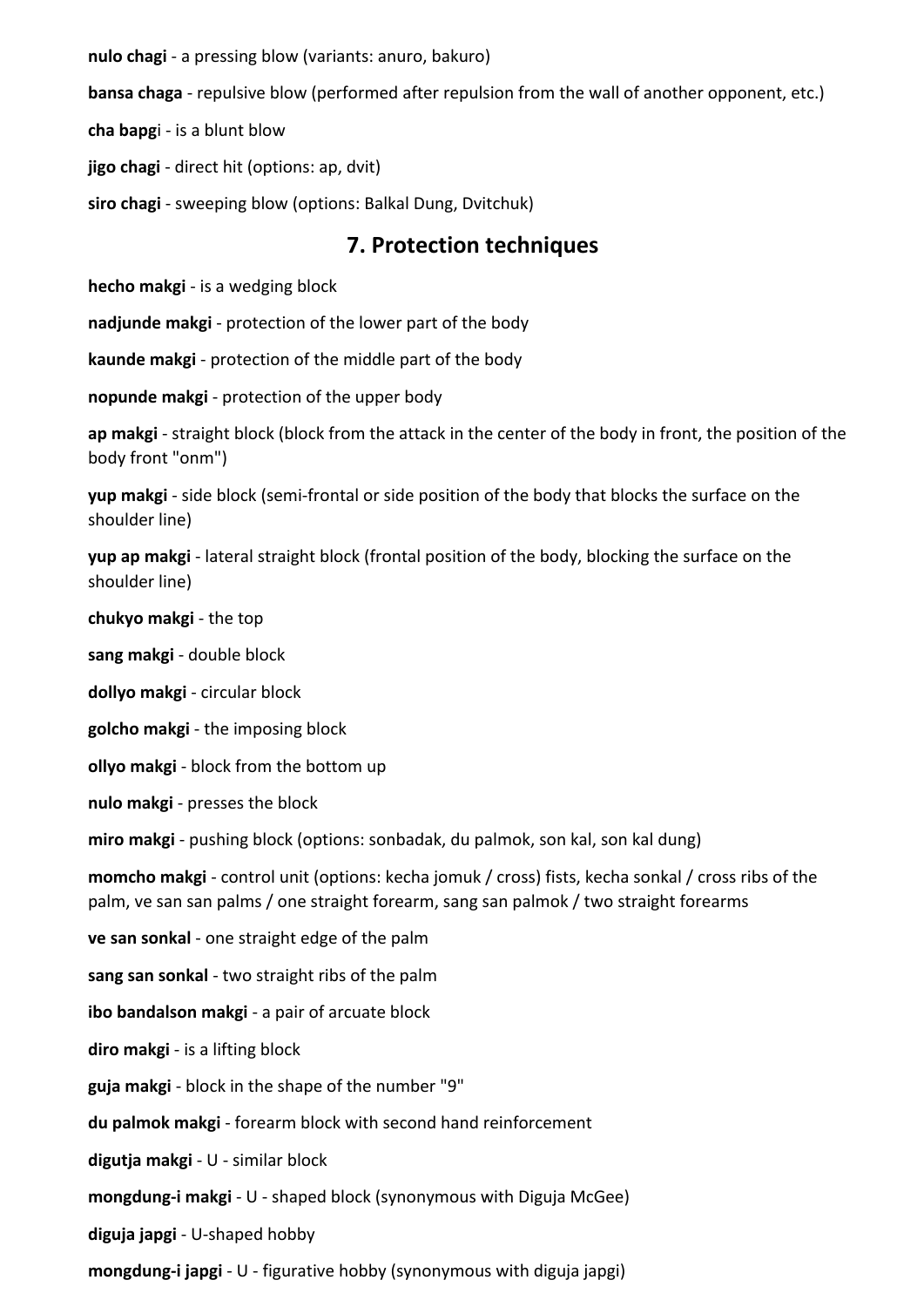**neryo makgi** - block from top to bottom (options: sleep badak / palm, sang sleep badak / two) two palms, scale sleep badak / alternate palms, palms / forearms, sonkal / palm edge, sang sonkal / two palm ribs, san palkup / straight elbow, ketcha jomuk / cross fists, ketch sleep kal / cross ribs of the palm)

**mom nachugi** - lowering the body (kidneys)

**bujaba makgi** - a block of admiration

**debie makgi** - block (options: palms / forearms, sonkal / ribs) palms, sonkal dung / back palm ribs)

**sun makgi** - W-shaped block (options: en palmok, bakat palmok, son kal, sonkal dung)

supyong malkgi - horizontal blow (options: sleep badak, sonkal)

**narani makgi** - parallel block (variants: en palmok, bakat palmok, son kal, sonkal, son dung, dung palmok)

## **8. Preparatory exercises**

- **1. Sadji Chirugi -** strikes in four directions
- **2. Sadji Makgi -** a block in four directions

# **9. Technical complexes (hyung)**

Hyung is elected by the judges from the following:

- 1. CHON-JI,
- 2. DAN-GUN,
- 3. DO-SAN,
- 4. CHI-SAN,
- 5. WON-HYO,
- 6. YUL-GOK,
- 7. DHAN-CUN,
- 8. JOON-GUN,
- 9. TOI-GYE,
- 10. HWA-RANG,
- 11. CHOONG-MOO,
- 12. KWAN-GAE,
- 13. PO-EUN,
- 14. GE-BEAK,
- 15. CHI-GOO,
- 16. EUI-AM,
- 17. CHOONG-JANG,
- 18. JU-CHE,
- 19. CHOOK-AM,
- 20. SAM-IL,
- 21. CHOI-YONG,
- 22. YOO-SIN,
- 23. PYONG-HWA,
- 24. UL-JI,
- 25. YONG-GAE,
- 26. MOON-MOO,